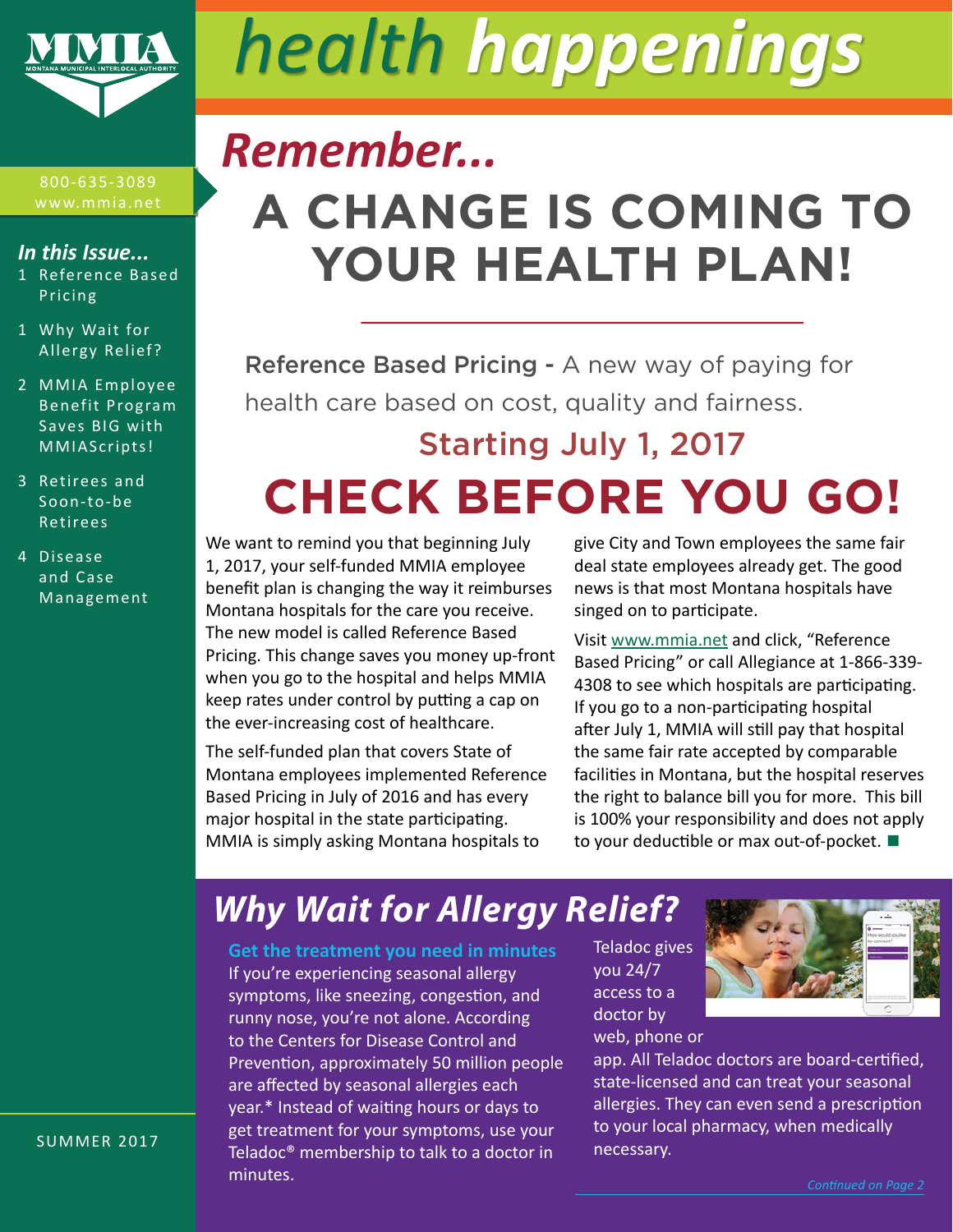# <span id="page-1-0"></span>**MMIA Employee Benefit Program Saves BIG with MMIA** Scripts

The MMIA self-funded employee benefit plan and plan participants are seeing huge savings through the MMIAScripts international mail order prescription drug program. Our self-funded pool is slated to save over \$160,000 in 2017 with only 1% of participants taking advantage of the zero dollar copay on brand name drugs.

MMIAScripts is a voluntary program coordinated by CRX International. It provides participants with a three month supply of certain brand-named medications from tier one countries that have as strict or stricter regulations than the U.S.

# MMIAScripts FAQs

#### **Q: Do I have to use this program?**

A: No. This is a voluntary program designed to benefit you with \$0 copay and the plan with 60% savings or more per prescriptions. If you do not want to use this program, you can get your prescription as usual through a local pharmacy or through Pro Act's mail order program or Noble Specialty Pharmacy for specialty medications.

- ProAct Customer Service: 1-877-635-9545 [www.proactrx.com](http://www.proactrx.com)
- ProAct Mail Order Pharmacy: 1-866-287-9885 [www.proactrx.com/mail-orde](http://www.proactrx.com/mail-orde)r
- Noble Specialty Pharmacy: 1-888-843-2040 [www.noblehealthservices.com](http://www.noblehealthservices.com)

#### **Q: How do you ensure my safety?**

A: All medications are delivered in the original sealed package supplied from the Brand Name manufacturer's approved facility. The medications are dispensed and mailed directly to the patient by a licensed local pharmacy in a tier-one country certified by congress as having as strict or stricter standards including Canada, New Zealand, Australia and England.

#### **Q: Are generics available through this program?**

A: No. Only certain brand name prescriptions are eligible for this program in order to guarantee the quality of the medication. Visit [www.mmiascripts.](http://www.mmiascripts.com ) [com](http://www.mmiascripts.com ) to see if your medication is on the list.



**Q: Can I switch from my current generic to a brand name in order to take advantage of MMIAScripts \$0 copay?**

A: No. You pay \$0 copay for MMIAScripts medications because getting those medications through this program saves our self-funded pool money. Switching from an already low-cost medication to a brand name likely will cost the plan more. If you are taking a generic medication and MMIAScripts suspects you have switched to brand without medical reason, they will deny your claim and notify MMIA.

#### **Q: How long will it take for my medications to arrive?**

A: It can take up to a month for medications to arrive so make sure you have at least a month's supply when you sign up.

#### **Q: Will my prescription automatically keep coming after I sign up?**

A: Yes. MMIAScripts will contact you on the second month of your three-month supply to make sure you want more medication sent. All you have to do is say yes, and the medication will come in the mail.

Visit [www.mmiascripts.com](http://www.mmiascripts.com) today to see if your medication is on the list! Be sure to check back quarterly as the formulary changes. **■**

#### **Teledoc (cont'd)**

Teladoc is the first and largest telehealth provider in the nation, performing over 1.6 million visits with a 94% member satisfaction and resolving 92% of medical issues after the first visit.

It's quick and easy to register your account. If you have any questions about your Teladoc membership, please do not hesitate to let us know. **■**

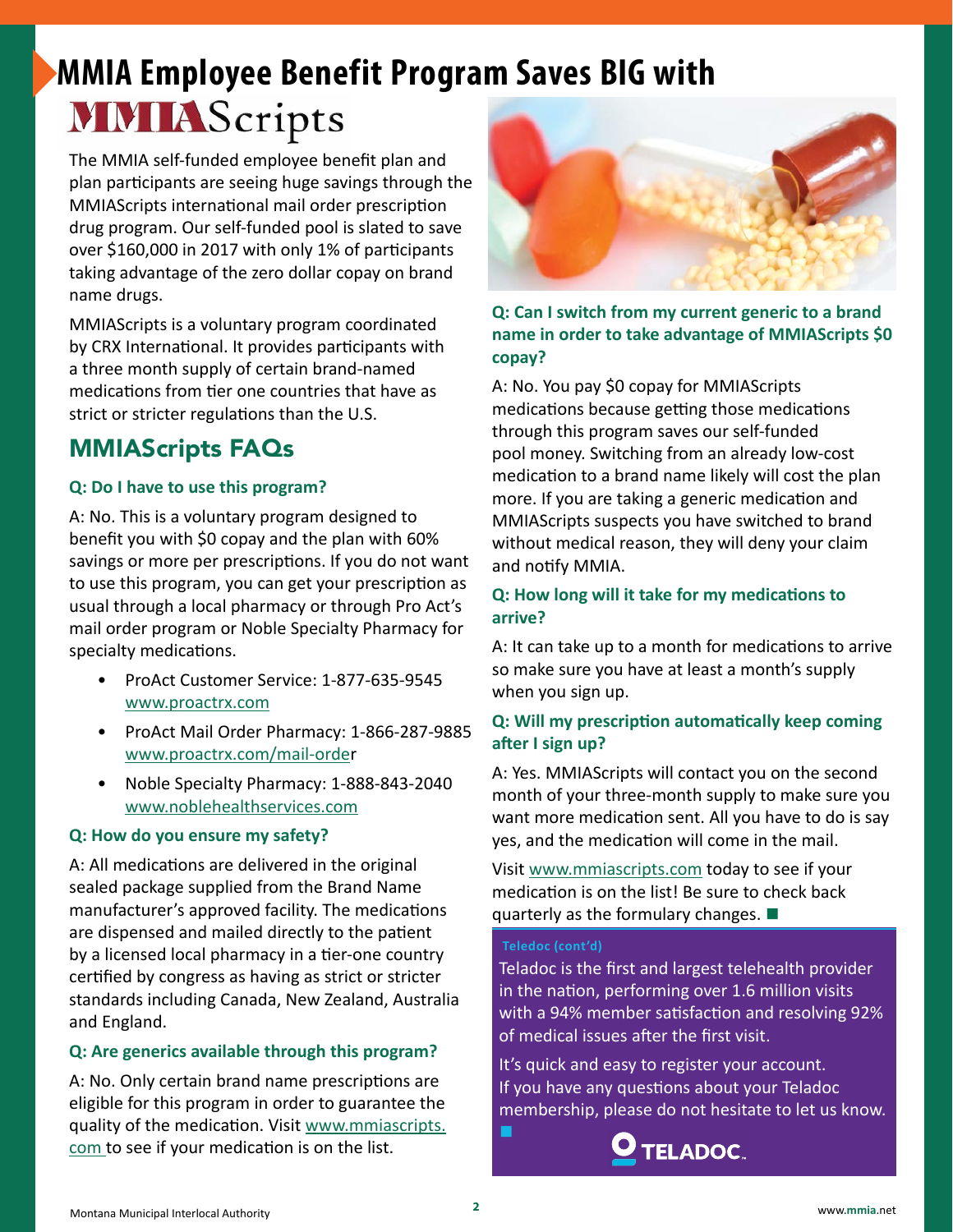<span id="page-2-0"></span>Summer is on its way and MMIA is gearing up for this year's Get WELLthy MT wellness program. Visit www.GetWELLthyMT.com to see tentative screening dates for your City or Town. If you live in or near a city with a Montana Health Center, you can schedule your screening for any time between July 1 – September 30 at 1-855-200-6822 or www.carehere.com. MMIA will mail post cards with registration codes and information prior to your screening dates. *2017 - 2018!*

# Get WELLthy MT Program Basics:

- 1. **Sign Up:** Go to www.GetWELLthyMT.com to make an appointment.
- 2. **Show up** to your appointment to check out your health.
- 3. **Get Paid!** Earn up to \$300
	- a. \$50 for getting a screening
	- b. \$50 each for meeting or improving your outcomes for BMI, blood pressure, LDL cholesterol, and HbA1c (blood glucose)
	- c. \$50 if 80% of employees in your City or Town get a screening

### Program changes:

- Participants no longer earn a reward for being nicotine-free. However, we still encourage nicotine users to take advantage of no-cost quit programs and medications available through our plan.
- Instead of \$50 for being nicotine-free, you can earn \$50 if 80% of eligible employees of your City or Town has a screening.
- Dependent children on the plan between ages 18-26 are no longer be eligible to earn incentives.

# Like our Facebook page and Win!

We use this page to keep you updated on current happenings, as well as remind you of all of our great resources. Like Get WELLthy MT on Facebook and you will be entered for a chance to win a Sonicare toothbrush sponsored by Delta Dental. **■**

# **Retirees and Soon-to-be Retirees**

Are you looking for ways to cut health care costs as a retiree? Medicare eligible retirees may consider the group Medicare Advantage Plan sponsored by MMIA. This plan is a Medicare supplement administered by Blue Cross Blue Shield of Montana. A retiree could choose this plan instead of having MMIA coverage as a secondary insurance to Medicare.

The Medicare Advantage Plan has lower monthly premiums as a supplement and also has options to include low-cost dental and vision benefits. Plus the MMIA sponsored group plan fills in the prescription donut hole.

#### **A couple of things to be aware of:**

• If you leave the MMIA employee benefit plan for a Medicare supplement or Advantage Plan, your non-Medicare spouse can stay on the MMIA plan.



If you leave the MMIA employee benefit plan as a retiree, you cannot come back.

For more information about the MMIA-sponsored Group Medicare Advantage Plan or other Medicare questions, contact Wendy Schermerhorn at 406-969- 3000. **■**